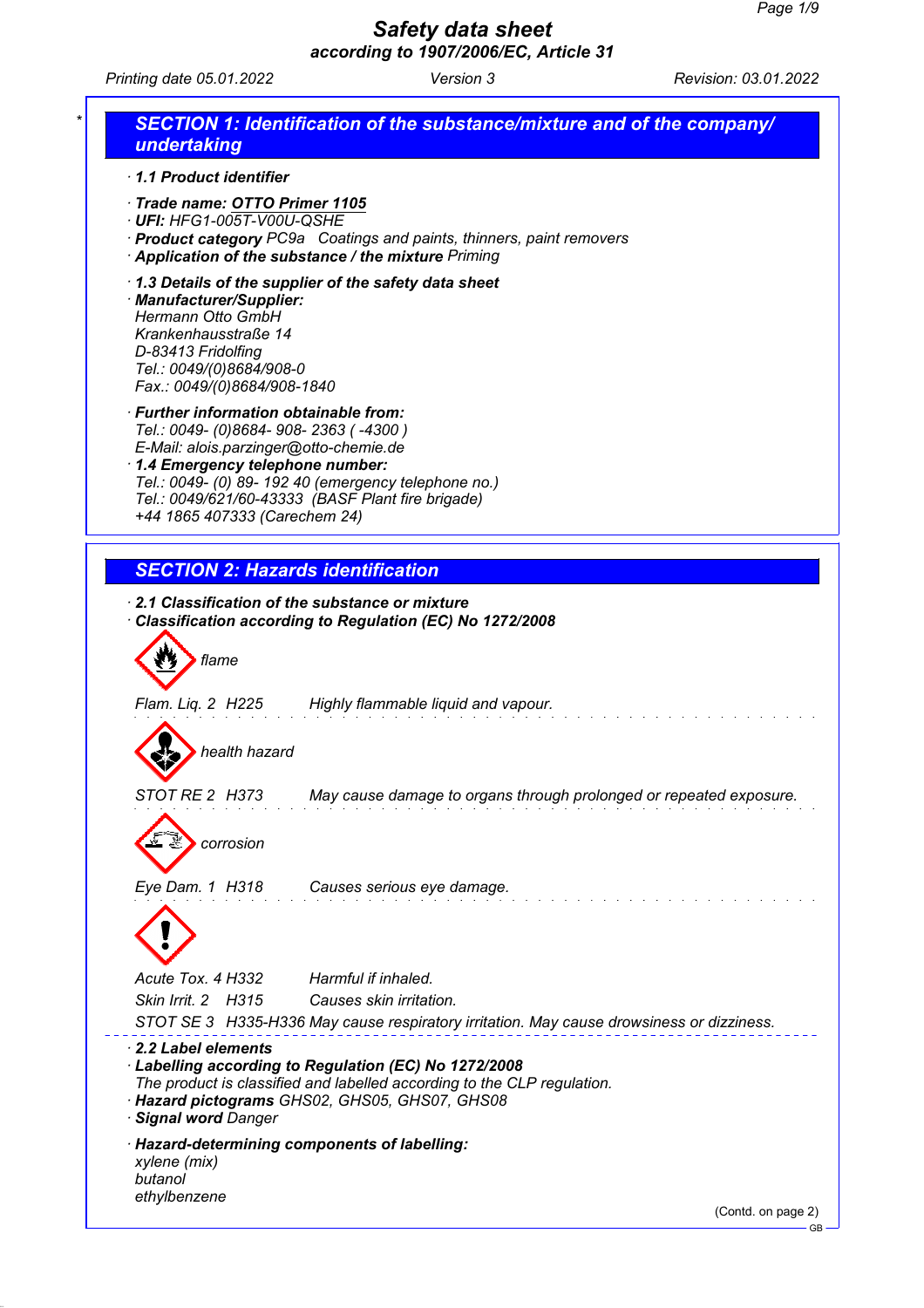*Printing date 05.01.2022 Version 3 Revision: 03.01.2022*

### *Trade name: OTTO Primer 1105*

|                                                                                               | (Contd. of page 1) |
|-----------------------------------------------------------------------------------------------|--------------------|
| butanone                                                                                      |                    |
| $\cdot$ Hazard statements                                                                     |                    |
| Highly flammable liquid and vapour.<br>H225                                                   |                    |
| Harmful if inhaled.<br>H332 <i>H</i>                                                          |                    |
| H315 —<br>Causes skin irritation.                                                             |                    |
| H318<br>Causes serious eye damage.                                                            |                    |
| H335-H336 May cause respiratory irritation. May cause drowsiness or dizziness.                |                    |
| May cause damage to organs through prolonged or repeated exposure.<br>H373                    |                    |
| · Precautionary statements                                                                    |                    |
| P102<br>Keep out of reach of children.                                                        |                    |
| P <sub>210</sub><br>Keep away from heat, hot surfaces, sparks, open flames and other ignition |                    |
| sources. No smoking.                                                                          |                    |
| Use only outdoors or in a well-ventilated area.<br>P <sub>271</sub>                           |                    |
| P280<br>Wear protective gloves / eye protection / face protection.                            |                    |
| IF SWALLOWED: Immediately call a POISON CENTER/doctor.<br>P301+P310                           |                    |
| P301+P330+P331 IF SWALLOWED: Rinse mouth. Do NOT induce vomiting.                             |                    |
| IF ON SKIN: Wash with plenty of soap and water.<br>P302+P352                                  |                    |
| IF INHALED: Call a POISON CENTER/doctor if you feel unwell.<br>P304+P312                      |                    |
| P305+P351+P338 IF IN EYES: Rinse cautiously with water for several minutes. Remove contact    |                    |
| lenses, if present and easy to do. Continue rinsing. Get medical advice/attention.            |                    |
| 2.3 Other hazards                                                                             |                    |
| $\cdot$ Results of PBT and vPvB assessment                                                    |                    |
| · <b>PBT</b> : Not applicable.                                                                |                    |
| <b>vPvB:</b> Not applicable.                                                                  |                    |

# *SECTION 3: Composition/information on ingredients*

## *· 3.2 Chemical characterisation: Mixtures*

*· Description: Solvent mixture with additives.*

*Dangerous components: ·* 

| CAS: 1330-20-7                                  |                                                                                                                                                                     |            |
|-------------------------------------------------|---------------------------------------------------------------------------------------------------------------------------------------------------------------------|------------|
| EINECS: 215-535-7<br>Reg.nr.: 01-2119488216-32- | xylene (mix)<br><b>Example 2, H226; Asset STOT RE 2, H373; Asp. Tox.</b><br>$\overline{1}$ , H304; $\overline{\langle}$ Acute Tox. 4, H312; Acute Tox. 4, H332;     | ≥20-<50%   |
| <i>0000</i>                                     | Skin Irrit. 2, H315; Eye Irrit. 2, H319; STOT SE 3, H335                                                                                                            |            |
| CAS: 78-93-3                                    | butanone                                                                                                                                                            | $≥10-x20%$ |
| EINECS: 201-159-0<br>Reg.nr.: 01-2119457290-43  | <b>Example 2, H225; 4) Eye Irrit. 2, H319; STOT SE</b><br>3, H336                                                                                                   |            |
| CAS: 100-41-4                                   | ethylbenzene                                                                                                                                                        | ≥10-<25%   |
| EINECS: 202-849-4<br>Reg.nr.: 01-2119489370-35  | <b>Example 2, H225; STOT RE 2, H373; Asp. Tox.</b><br>1, H304; $\langle \cdot \rangle$ Acute Tox. 4, H332; Aquatic Chronic 3,<br>H412                               |            |
| CAS: 71-36-3                                    | butanol                                                                                                                                                             | ≥3-<5%     |
| EINECS: 200-751-6                               | ♦ Flam. Liq. 3, H226; ♦ Eye Dam. 1, H318; ♦ Acute                                                                                                                   |            |
| Reg.nr.: 01-2119484630-38                       | Tox. 4, H302; Skin Irrit. 2, H315; STOT SE 3, H335-<br>H336                                                                                                         |            |
| CAS: 108-88-3                                   | toluene                                                                                                                                                             | $1\%$      |
| EINECS: 203-625-9                               | <b>Exam.</b> Liq. 2, H225; <b>Sepr. 2, H361d; STOT RE 2,</b><br>Reg.nr.: 01-2119471310-51-xxxx H373; Asp. Tox. 1, H304; < > Skin Irrit. 2, H315; STOT<br>SE 3. H336 |            |
|                                                 | · Additional information For the wording of the listed hazard phrases refer to section 16.                                                                          |            |

(Contd. on page 3)

GB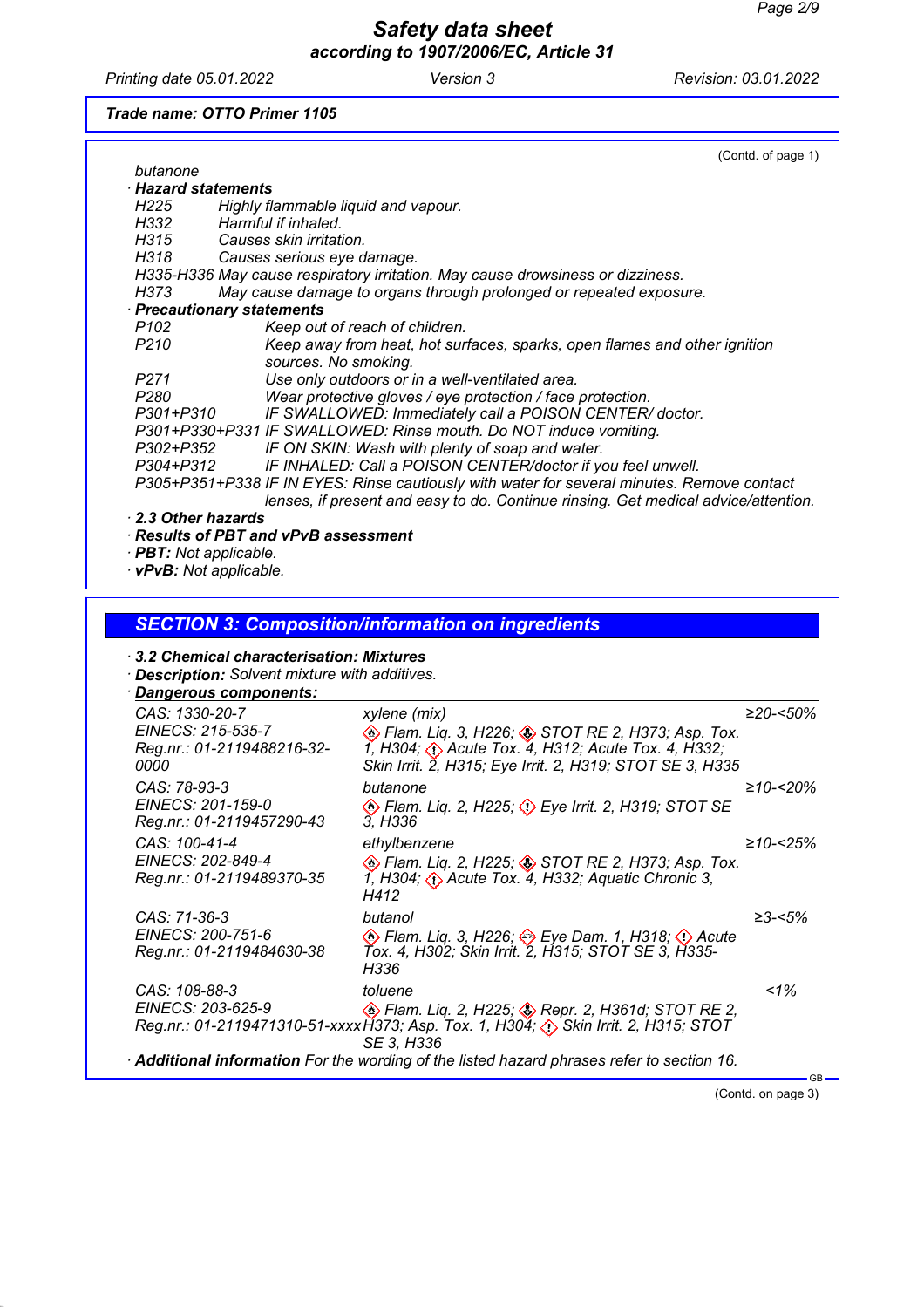*Printing date 05.01.2022 Version 3 Revision: 03.01.2022*

*Trade name: OTTO Primer 1105*

(Contd. of page 2)

|                                    | <b>SECTION 4: First aid measures</b>                                                                                                 |
|------------------------------------|--------------------------------------------------------------------------------------------------------------------------------------|
|                                    |                                                                                                                                      |
| <b>General information</b>         | 4.1 Description of first aid measures                                                                                                |
|                                    | Immediately remove any clothing soiled by the product.                                                                               |
|                                    | Symptoms of poisoning may even occur after several hours; therefore medical observation for at                                       |
| least 48 hours after the accident. |                                                                                                                                      |
| · After inhalation                 |                                                                                                                                      |
|                                    | Supply fresh air. If required, provide artificial respiration. Keep patient warm. Consult doctor if                                  |
| symptoms persist.                  |                                                                                                                                      |
| After skin contact                 |                                                                                                                                      |
|                                    | Immediately wash with water and soap and rinse thoroughly.                                                                           |
|                                    | If skin irritation continues, consult a doctor.                                                                                      |
| After eye contact                  |                                                                                                                                      |
|                                    | Rinse opened eye for several minutes under running water. Then consult a doctor.                                                     |
| <b>After swallowing</b>            | Do not induce vomiting; call for medical help immediately. Show container or label.                                                  |
|                                    | 4.2 Most important symptoms and effects, both acute and delayed                                                                      |
| Headache                           |                                                                                                                                      |
| <b>Dizziness</b>                   |                                                                                                                                      |
| <b>Dizziness</b>                   |                                                                                                                                      |
| Nausea                             |                                                                                                                                      |
|                                    | $\cdot$ 4.3 Indication of any immediate medical attention and special treatment needed                                               |
|                                    | If swallowed or in case of vomiting, danger of entering the lungs                                                                    |
|                                    |                                                                                                                                      |
|                                    | <b>SECTION 5: Firefighting measures</b>                                                                                              |
|                                    |                                                                                                                                      |
| 5.1 Extinguishing media            |                                                                                                                                      |
| · Suitable extinguishing agents    |                                                                                                                                      |
|                                    | CO2, powder or water spray. Fight larger fires with water spray or alcohol resistant foam.                                           |
|                                    | · For safety reasons unsuitable extinguishing agents Water with full jet.                                                            |
|                                    | 5.2 Special hazards arising from the substance or mixture<br>Formation of toxic gases is possible during heating or in case of fire. |
| 5.3 Advice for firefighters        |                                                                                                                                      |

*· Protective equipment: Do not inhale explosion gases or combustion gases.*

*· Additional information Cool endangered receptacles with water spray.*

## *SECTION 6: Accidental release measures*

- *· 6.1 Personal precautions, protective equipment and emergency procedures Ensure adequate ventilation*
- *Keep away from ignition sources*

*· 6.2 Environmental precautions: Do not allow to enter sewers/ surface or ground water.*

- *· 6.3 Methods and material for containment and cleaning up:*
- *Absorb with liquid-binding material (sand, diatomite, acid binders, universal binders, sawdust). Dispose contaminated material as waste according to item 13.*
- *· 6.4 Reference to other sections See Section 8 for information on personal protection equipment.*

## *SECTION 7: Handling and storage*

- *· 7.1 Precautions for safe handling Ensure good ventilation/exhaustion at the workplace. see item 8: Personal protective equipment*
- *· Information about fire and explosion protection: Protect against electrostatic charges.*

(Contd. on page 4)

GB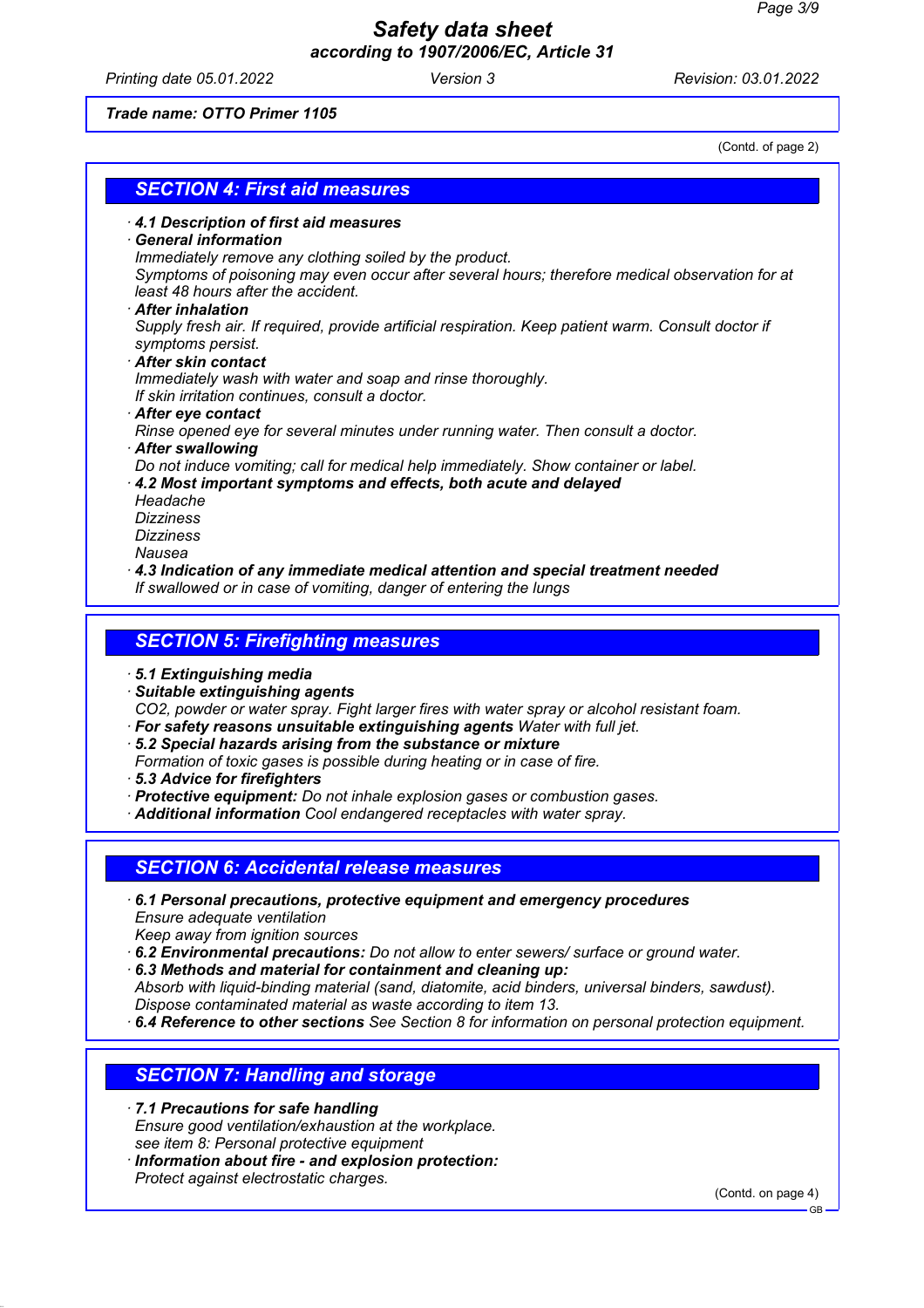*Printing date 05.01.2022 Version 3 Revision: 03.01.2022*

## *Trade name: OTTO Primer 1105*

(Contd. of page 3) *Traces of flammable substances may collect in the steam chamber of enclosed systems. Keep clear ofignition sources.*

*Highly volatile, flammable constituents are released during processing. Flammable gas-air mixtures may form in empty receptacles.*

- *· 7.2 Conditions for safe storage, including any incompatibilities*
- *· Storage*

*· Requirements to be met by storerooms and receptacles: Provide solvent resistant, sealed floor. Prevent any seepage into the ground.*

*· Information about storage in one common storage facility: Store away from foodstuffs. · Further information about storage conditions:*

*Store in cool, dry conditions in well sealed receptacles. Protect from heat and direct sunlight.*

*Store receptacle in a well ventilated area.*

*· 7.3 Specific end use(s) No further relevant information available.*

## *SECTION 8: Exposure controls/personal protection*

#### *· 8.1 Control parameters*

- *· Additional information about design of technical facilities: No further data; see item 7.*
- *Ingredients with limit values that require monitoring at the workplace:*

## *78-93-3 butanone*

*WEL Short-term value: 899 mg/m³, 300 ppm Long-term value: 600 mg/m³, 200 ppm Sk, BMGV*

#### *100-41-4 ethylbenzene*

*WEL Short-term value: 552 mg/m³, 125 ppm Long-term value: 441 mg/m³, 100 ppm Sk*

## *71-36-3 butanol*

*WEL Short-term value: 154 mg/m³, 50 ppm Sk*

## *108-88-3 toluene*

- *WEL Short-term value: 384 mg/m³, 100 ppm Long-term value: 191 mg/m³, 50 ppm Sk*
- *Ingredients with biological limit values: ·*

## *78-93-3 butanone*

*BMGV 70 µmol/L Medium: urine Sampling time: post shift Parameter: butan-2-one*

*· Additional information: The lists valid during the making were used as basis.*

## *· 8.2 Exposure controls*

*· Personal protective equipment*

#### *· General protective and hygienic measures*

*The usual precautionary measures are to be adhered to when handling chemicals. Wash hands before breaks and at the end of work.*

*Avoid contact with the eyes and skin.*

*Pregnant women should strictly avoid inhalation or skin contact.*

# *· Respiratory protection:*

*This product should not be used under conditions of poor ventilation unless a protective mask with an appropriate gas filter (i.e.type ABEK according to standard EN 14387) is used.*

*· Protection of hands: Protective gloves.*

(Contd. on page 5)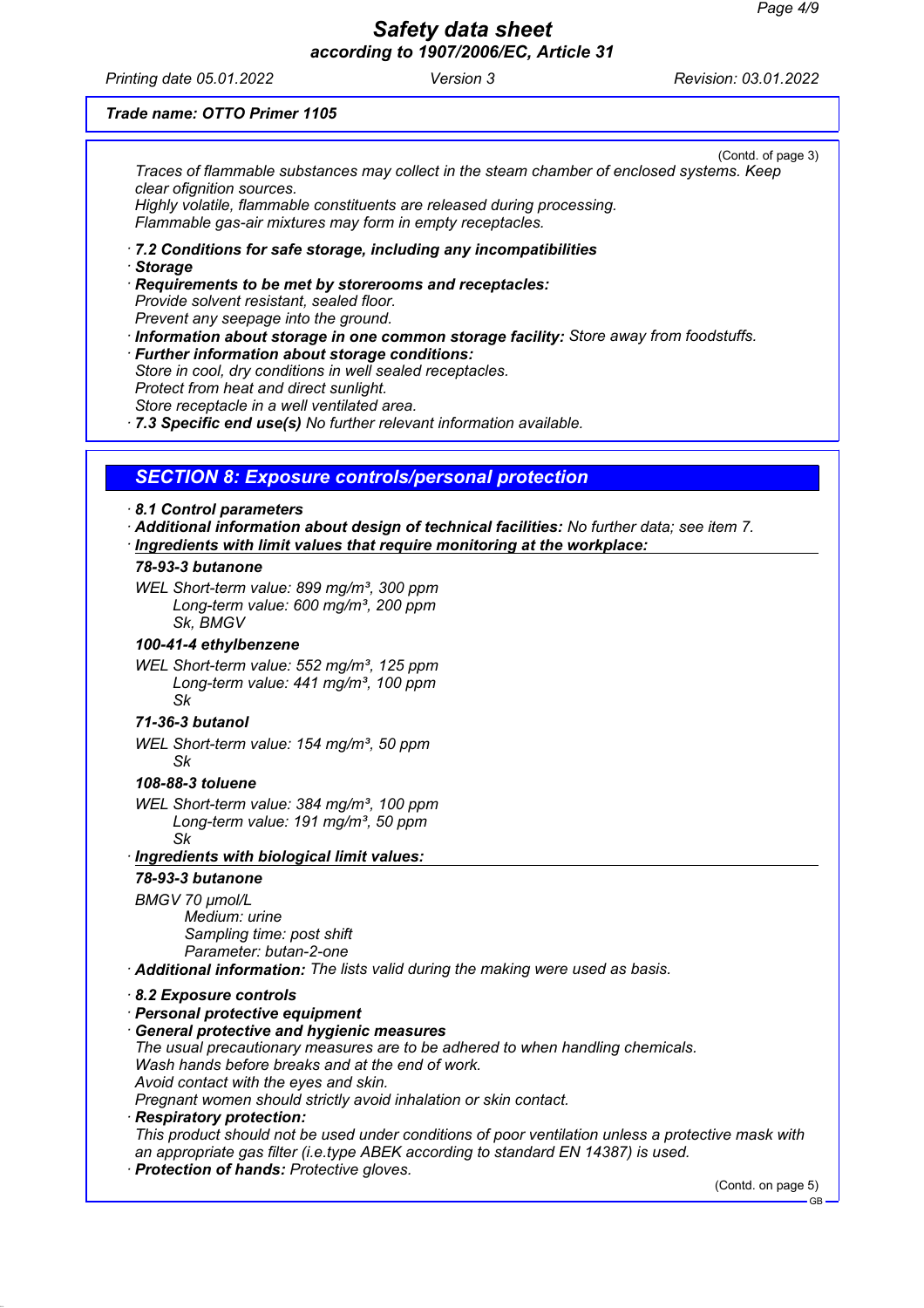*Printing date 05.01.2022 Version 3 Revision: 03.01.2022*

#### *Trade name: OTTO Primer 1105*

*· Material of gloves*

*The selection of the suitable gloves does not only depend on the material, but also on further marks of quality and varies from manufacturer to manufacturer. Fluorocarbon rubber (Viton)*

*Recommended thickness of the material: >0,4 mm*

- *· Penetration time of glove material Breakthrough time: 10 30 min*
- *· Eye protection: Tightly sealed goggles.*
- *· Body protection: Protective work clothing.*

## *SECTION 9: Physical and chemical properties*

| 9.1 Information on basic physical and chemical properties<br><b>General Information</b><br>· Appearance:   |                                                                                                |
|------------------------------------------------------------------------------------------------------------|------------------------------------------------------------------------------------------------|
| Form:                                                                                                      | <b>Fluid</b>                                                                                   |
| Colour:<br>· Odour:                                                                                        | Colourless<br>Characteristic                                                                   |
| Odour threshold:                                                                                           | Not determined.                                                                                |
| · pH-value:                                                                                                | Not applicable.                                                                                |
| <b>Change in condition</b><br><b>Melting point/freezing point:</b>                                         | $-50 °C$<br>undetermined                                                                       |
| Initial boiling point and boiling range: 110 °C                                                            |                                                                                                |
| · Flash point:                                                                                             | 7 °C                                                                                           |
| · Ignition temperature:                                                                                    | 505 °C                                                                                         |
| Decomposition temperature:                                                                                 | Not determined.                                                                                |
| · Auto-ignition temperature:                                                                               | Product is not selfigniting.                                                                   |
| <b>Explosive properties:</b>                                                                               | Product is not explosive. However, formation of<br>explosive air/vapour mixtures are possible. |
| <b>Explosion limits:</b><br>Lower:<br><b>Upper:</b><br>· Oxidising properties<br>Vapour pressure at 20 °C: | 1.7 Vol %<br>11.5 Vol %<br>Not determined.<br>8 hPa                                            |
| Density at 20 °C:<br>· Vapour density<br><b>Evaporation rate</b>                                           | $0.94$ g/cm <sup>3</sup><br>Not determined.<br>Not determined.                                 |
| · Solubility in / Miscibility with<br>Water:                                                               | Insoluble                                                                                      |
| · Partition coefficient: n-octanol/water:                                                                  | Not determined.                                                                                |
| $\cdot$ Viscosity at 20 $^{\circ}$ C:                                                                      | 300 mPas<br>Not determined.                                                                    |

## *SECTION 10: Stability and reactivity*

*· 10.1 Reactivity No further relevant information available.*

- *· 10.2 Chemical stability*
- *· Thermal decomposition / conditions to be avoided: No decomposition if used according to specifications. Avoid strong heating.*

(Contd. on page 6)

(Contd. of page 4)

GB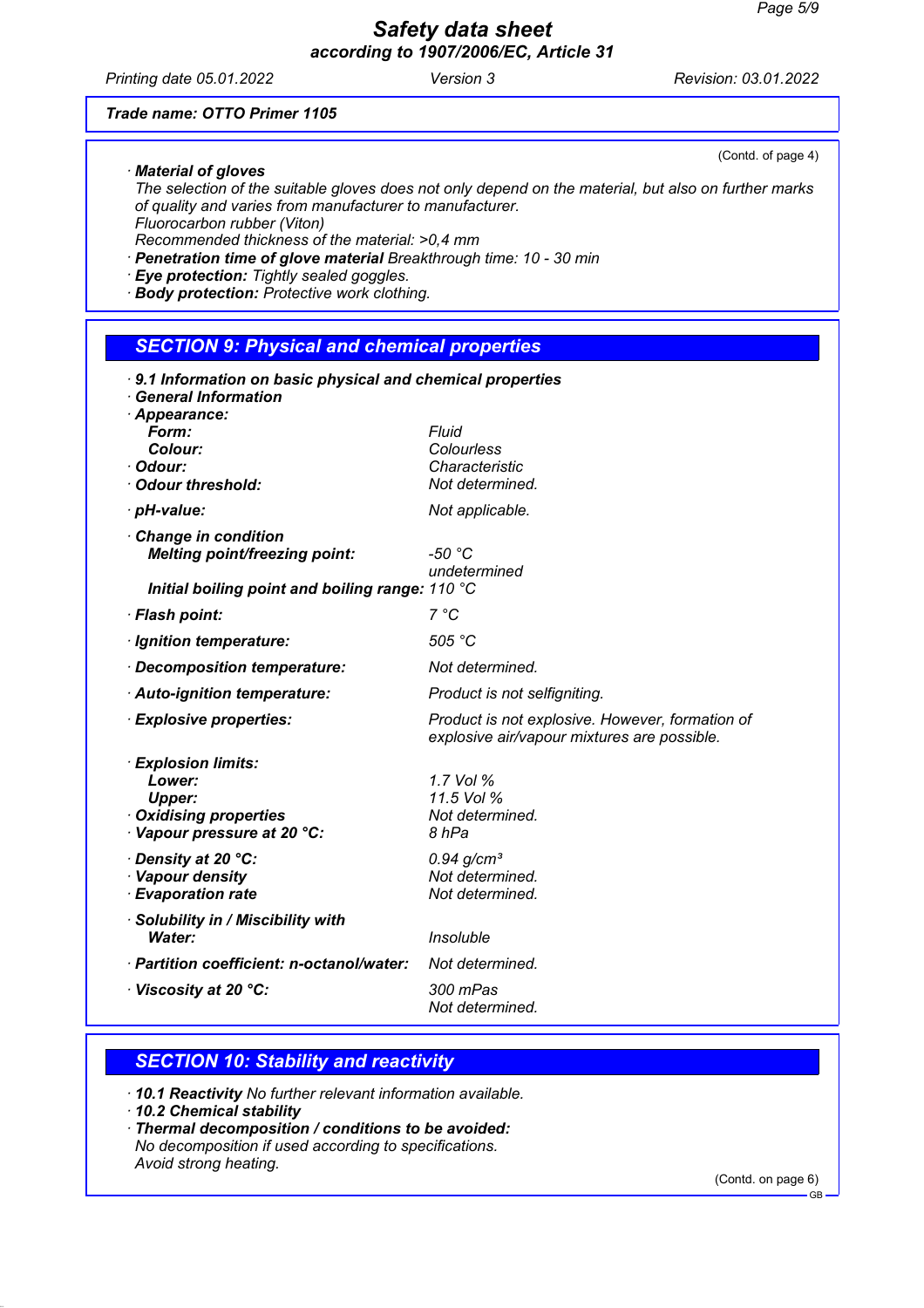*Printing date 05.01.2022 Version 3 Revision: 03.01.2022*

(Contd. of page 5)

#### *Trade name: OTTO Primer 1105*

| 10.3 Possibility of hazardous reactions |  |
|-----------------------------------------|--|
|                                         |  |

*Danger of receptacles bursting because of high vapour pressure when heated*

- *Can form explosive mixtures in air if heated above flash point and/or when sprayed or atomised*
- *· 10.5 Incompatible materials: Strong oxidizing agents, alkalis, amines, strong acides*

*· 10.6 Hazardous decomposition products: see item 5.2*

## *SECTION 11: Toxicological information*

|  |  |  |  | 11.1 Information on toxicological effects |  |
|--|--|--|--|-------------------------------------------|--|
|--|--|--|--|-------------------------------------------|--|

| Acute toxicity      |  |
|---------------------|--|
| Harmful if inhaled. |  |

## *LD/LC50 values relevant for classification: ·*

| LDILCOU VAIUCS ICICVAIIL IUI CIASSIIIC |      |                                       |  |
|----------------------------------------|------|---------------------------------------|--|
| 1330-20-7 xylene (mix)                 |      |                                       |  |
| Oral                                   | LD50 | $3,523$ mg/kg (rat)                   |  |
| Dermal                                 | LD50 | >4,200 mg/kg (rbt)                    |  |
|                                        |      | Inhalative LC50/4 h 29.091 mg/l (rat) |  |

## *78-93-3 butanone*

*Oral LD50 2,193 mg/kg (rat) (OECD 423)*

| Dermal | LD50 | >8,100 mg/kg (rbt) |  |
|--------|------|--------------------|--|
|--------|------|--------------------|--|

## *71-36-3 butanol*

| Oral   | LD50 | 790 mg/kg (rat)   |
|--------|------|-------------------|
| Dermal | LD50 | 3,400 mg/kg (rbt) |
|        |      |                   |

*Inhalative LC50/4 h 8,000 mg/l (rat)*

## *108-88-3 toluene*

| Oral   | LD50 | 5,580 mg/kg (rat)  |
|--------|------|--------------------|
| Dermal | LD50 | 12,400 mg/kg (rab) |

*Inhalative LC50/4 h 28 mg/l (rat)*

## *· Primary irritant effect:*

*· Skin corrosion/irritation*

*Causes skin irritation.*

*· Serious eye damage/irritation*

*Causes serious eye damage.*

*· Respiratory or skin sensitisation Based on available data, the classification criteria are not met.*

*Additional toxicological information: ·* 

*Oral Acute toxicity estimate (ATE mix) >5,000 mg/kg*

*Dermal Acute toxicity estimate (ATE mix) 2,164 mg/kg*

*Inhalative Acute toxicity estimate (ATE mix) 13.4 mg/l/4h*

- *· Repeated dose toxicity*
- *· Germ cell mutagenicity Based on available data, the classification criteria are not met.*
- *· Carcinogenicity Based on available data, the classification criteria are not met.*
- *· Reproductive toxicity Based on available data, the classification criteria are not met.*
- *· STOT-single exposure*

*May cause respiratory irritation. May cause drowsiness or dizziness.*

*· STOT-repeated exposure*

*May cause damage to organs through prolonged or repeated exposure.*

*· Aspiration hazard Based on available data, the classification criteria are not met.*

## *SECTION 12: Ecological information*



*· Additional ecological information:*

*· General notes:*

*Do not allow product to reach ground water, water course or sewage system.*

(Contd. on page 7)

GB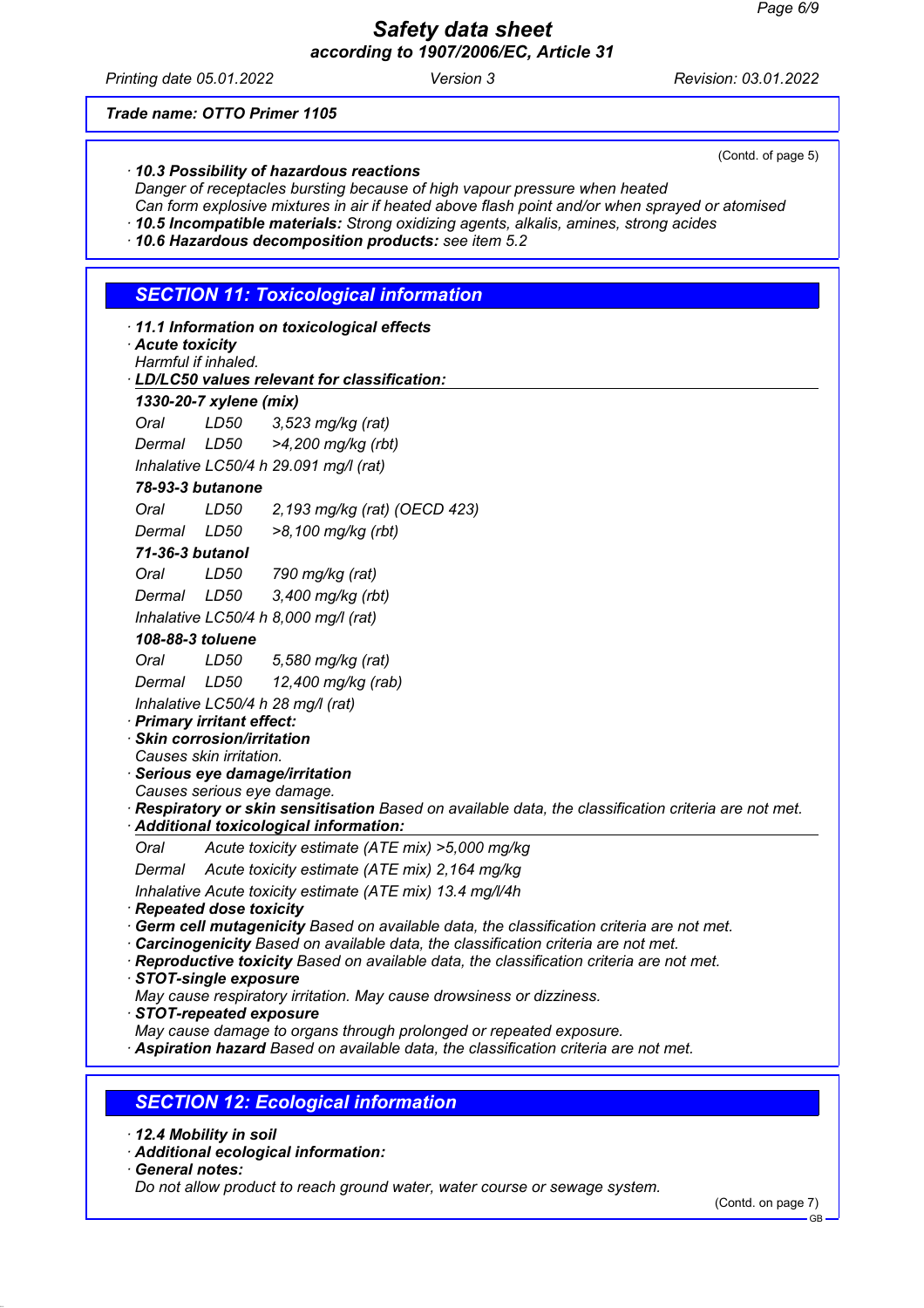*Printing date 05.01.2022 Version 3 Revision: 03.01.2022*

(Contd. of page 6)

## *Trade name: OTTO Primer 1105*

*Water hazard class 2 (German Regulation) (Self-assessment): hazardous for water.*

- *· 12.5 Results of PBT and vPvB assessment*
- *· PBT: Not applicable.*
- *· vPvB: Not applicable.*

## *SECTION 13: Disposal considerations*

- *· 13.1 Waste treatment methods*
- *· Recommendation Liquid residues must be specially treated adhering to official regulations.*
- *· Uncleaned packaging:*
- *· Recommendation:*

*Empty contaminated packagings thoroughly. They may be recycled after thorough and proper cleaning.*

*Packagings that may not be cleansed are to be disposed of in the same manner as the product.*

| $\cdot$ 14.1 UN-Number                                                     |                                                                                                 |
|----------------------------------------------------------------------------|-------------------------------------------------------------------------------------------------|
| · ADR, IMDG, IATA                                                          | <b>UN1993</b>                                                                                   |
| 14.2 UN proper shipping name                                               |                                                                                                 |
| $·$ ADR                                                                    | 1993 FLAMMABLE LIQUID, N.O.S. (XYLENES,<br>ETHYL METHYL KETONE (METHYL ETHYL<br><b>KETONE))</b> |
| · IMDG, IATA                                                               | FLAMMABLE LIQUID, N.O.S. (XYLENES, ETHYL<br>METHYL KETONE (METHYL ETHYL KETONE))                |
| 14.3 Transport hazard class(es)                                            |                                                                                                 |
| $·$ ADR                                                                    |                                                                                                 |
|                                                                            |                                                                                                 |
| · Class                                                                    | 3 (F1) Flammable liquids.                                                                       |
| · Label                                                                    | 3                                                                                               |
|                                                                            |                                                                                                 |
| · Class                                                                    | 3 Flammable liquids.                                                                            |
| · Label                                                                    | 3                                                                                               |
| 14.4 Packing group                                                         |                                                                                                 |
| · ADR, IMDG, IATA                                                          | $\mathcal{U}$                                                                                   |
| 14.5 Environmental hazards:                                                |                                                                                                 |
| · Marine pollutant:                                                        | No                                                                                              |
| 14.6 Special precautions for user                                          | Warning: Flammable liquids.                                                                     |
| · Hazard identification number (Kemler code): 33                           |                                                                                                 |
| · EMS Number:                                                              | $F-E$ , S-E                                                                                     |
| · Stowage Category                                                         | В                                                                                               |
|                                                                            |                                                                                                 |
| 14.7 Transport in bulk according to Annex II<br>of Marpol and the IBC Code | Not applicable.                                                                                 |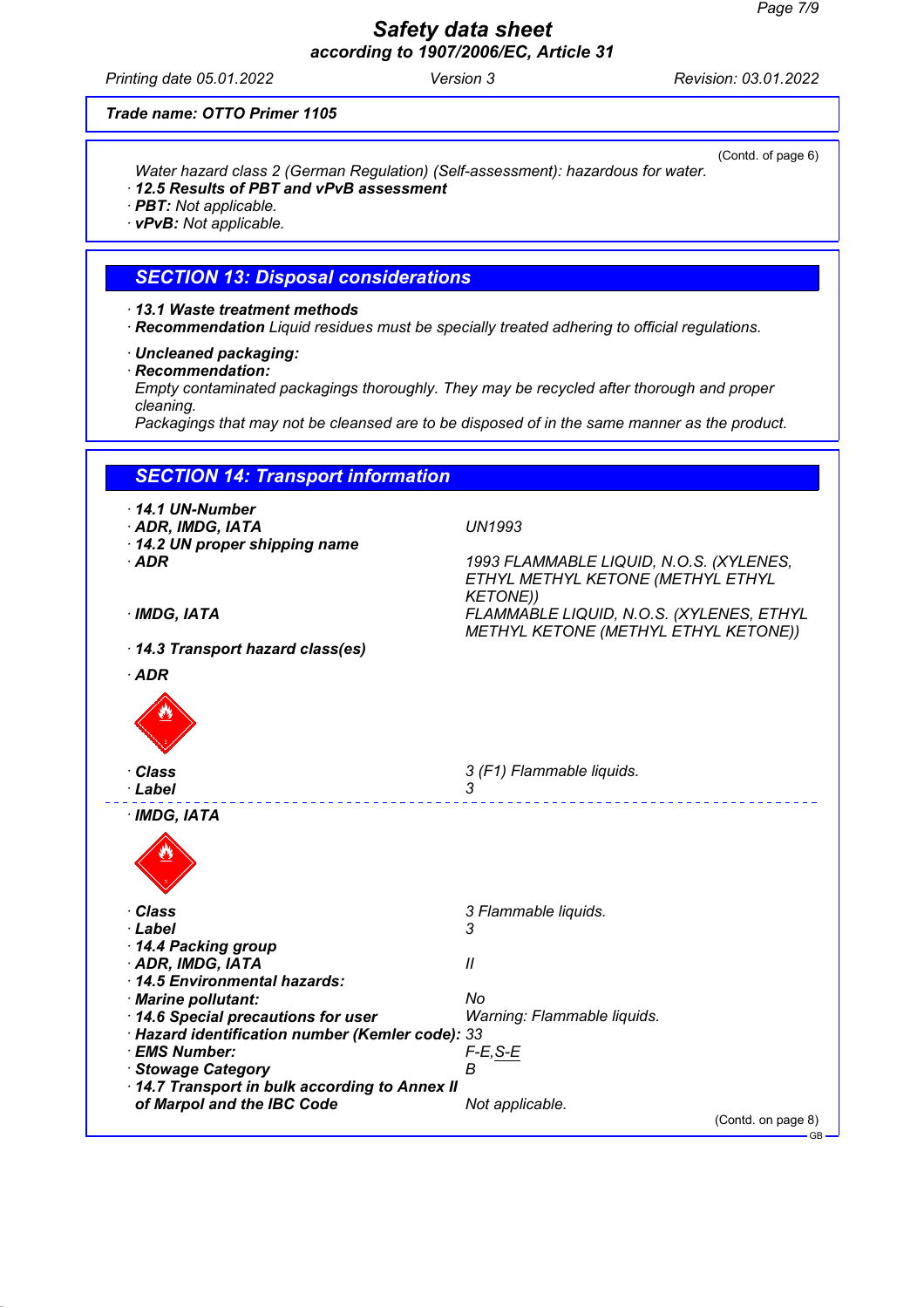*Printing date 05.01.2022 Version 3 Revision: 03.01.2022*

*Trade name: OTTO Primer 1105*

| · Transport/Additional information:               | (Contd. of page 7)                                                                                              |
|---------------------------------------------------|-----------------------------------------------------------------------------------------------------------------|
| $\cdot$ ADR                                       |                                                                                                                 |
| Limited quantities (LQ)                           | 11                                                                                                              |
| <b>Excepted quantities (EQ)</b>                   | Code: E2                                                                                                        |
| · Transport category<br>· Tunnel restriction code | Maximum net quantity per inner packaging: 30 ml<br>Maximum net quantity per outer packaging: 500 ml<br>2<br>D/E |
| · IMDG                                            |                                                                                                                 |
| Limited quantities (LQ)                           | 1L                                                                                                              |
| <b>Excepted quantities (EQ)</b>                   | Code: E2<br>Maximum net quantity per inner packaging: 30 ml<br>Maximum net quantity per outer packaging: 500 ml |
| · UN "Model Regulation":                          | UN 1993 FLAMMABLE LIQUID, N.O.S.<br>(XYLENES, ETHYL METHYL KETONE (METHYL<br>ETHYL KETONE)), 3, II              |

# *\* SECTION 15: Regulatory information*

*· 15.1 Safety, health and environmental regulations/legislation specific for the substance or mixture*

*· Directive 2012/18/EU*

*· Qualifying quantity (tonnes) for the application of lower-tier requirements 5,000 t*

*· Qualifying quantity (tonnes) for the application of upper-tier requirements 50,000 t*

*· National regulations*

*· Waterhazard class: Water hazard class 2 (Self-assessment): hazardous for water.*

*· Details of international registration status:*

*Listed on or in accordance with the following inventories: PICCS - Philippines TCSI - Taiwan listed REACH - Europe listed AICS - Australia listed DSL- Canada listed IECSC - China listed ECL - Korea listed TSCA - USA listed ENCS - Japan listed NZIoC - New Zealand not listed · 15.2 Chemical safety assessment: A Chemical Safety Assessment has not been carried out.*

## *SECTION 16: Other information*

*This information is based on our present knowledge. However, this shall not constitute a guarantee for any specific product features and shall not establish a legally valid contractual relationship.*

#### *· Relevant phrases*

- *H225 Highly flammable liquid and vapour.*
- *H226 Flammable liquid and vapour.*

*H302 Harmful if swallowed.*

- *H304 May be fatal if swallowed and enters airways.*
- *H312 Harmful in contact with skin.*
- *H315 Causes skin irritation.*
- *H318 Causes serious eye damage.*
- *H319 Causes serious eye irritation.*
- *H332 Harmful if inhaled.*

(Contd. on page 9)

GB